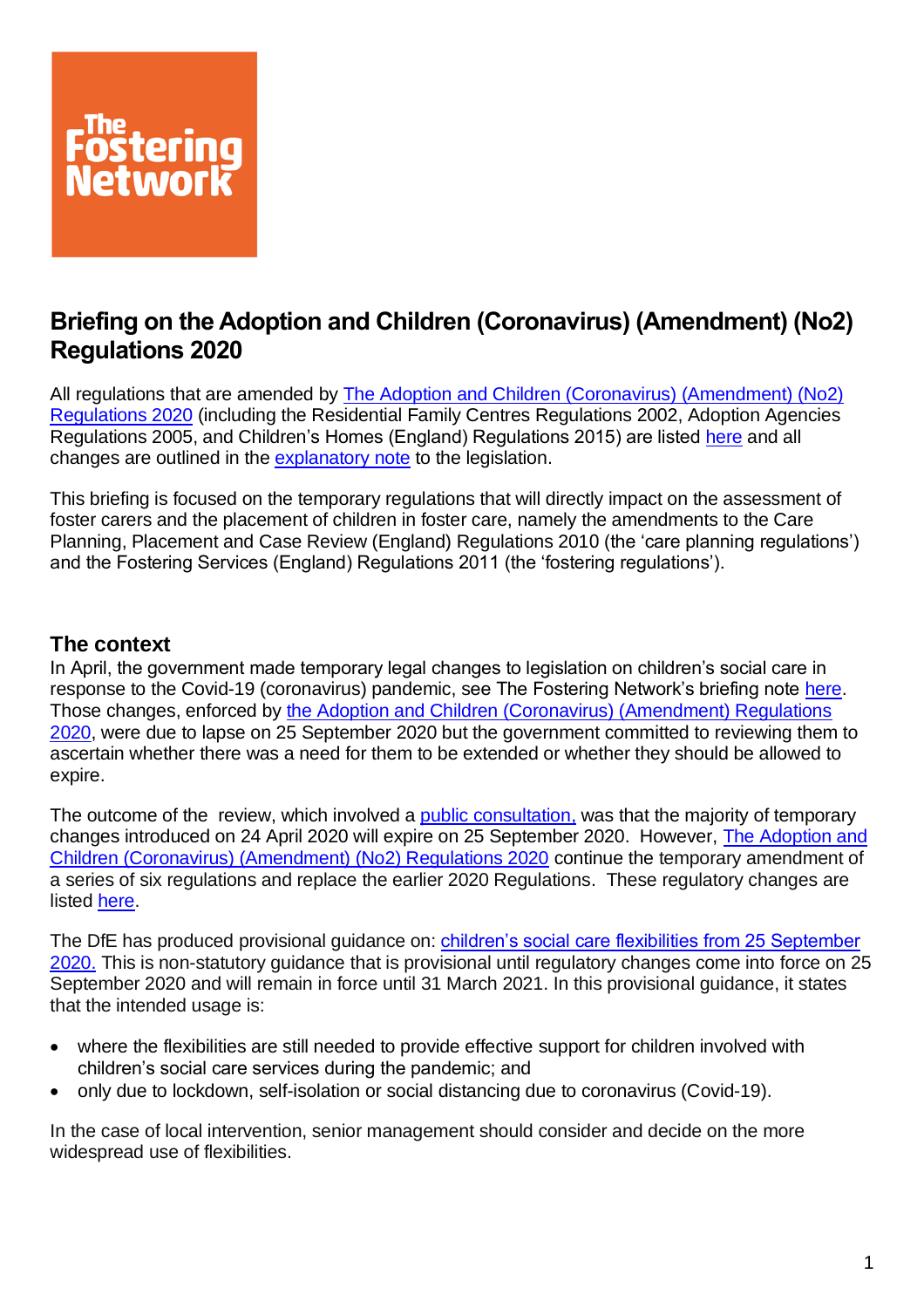The effectiveness of these new amendments must be reviewed by the Secretary of State during the period for which they have effect (that is, between 25 September 2020 and 31 March 2021).

# **The principles**

It is our view that these changes should be seen as providing 'options' to be utilised as a last resort and only where, despite every effort, it has not been possible to comply with the usual regulatory requirements. In such circumstances, services should make decisions in the spirit of the [principles](https://www.gov.uk/government/publications/coronavirus-covid-19-guidance-for-childrens-social-care-services/coronavirus-covid-19-guidance-for-local-authorities-on-childrens-social-care) set out by the Department for Education:

- child-centred promoting children's best interests
- risk-based prioritising support and resources for children at greatest risk
- family focussed harnessing the strengths in families and their communities
- evidence informed ensuring decisions are proportionate and justified
- collaborative working in partnership with parents and other professionals
- transparent providing clarity and maintaining professional curiosity about a child's wellbeing
- carry out a careful risk assessment of any action taken and keep a clear record of the decisions made, as advised by [Ofsted.](https://corambaaf.org.uk/sites/default/files/coronavirus/fostering/Message%20from%20Yvette%20Stanley%2C%20Ofsted)

# **What do the new amendments mean for fostering?**

The following briefing includes guidance on the following regulatory changes in force until 31 March 2021:

- 1. statutory visits to children
- 2. fostering assessments
- 3. arrangements for Ofsted inspections

It also includes an explanation about the 'savings provisions', which allow certain amendments to continue to apply beyond 25 September but **only** to work that had begun **before** 25 September. Relevant guidance published by the Department for Education is listed at the end of this briefing.

# **Care planning regulations**

## *1. Statutory visits to children*

Statutory visits to children in foster care made under Reg 28 or under Reg 48 (modifications to short breaks) can be made by telephone, video-link or other electronic means in certain circumstances. These circumstances are limited to those where, to carry out a visit other than by telephone, video link or other electronic means:

- a. would be contrary to any guidance relating to the incidence or transmission of coronavirus published by Public Health England or the Secretary of State for Health and Social Care, or
- b. is not reasonably practicable for a reason relating to the incidence or transmission of coronavirus.

Any visit carried out under this amendment must be made in accordance with any recommendations given by the nominated officer. When making recommendations, the [provisional guidance](https://www.gov.uk/government/publications/coronavirus-covid-19-guidance-for-childrens-social-care-services/provisional-guidance-on-extended-regulations#summary-of-changes) states that nominated officers should consider: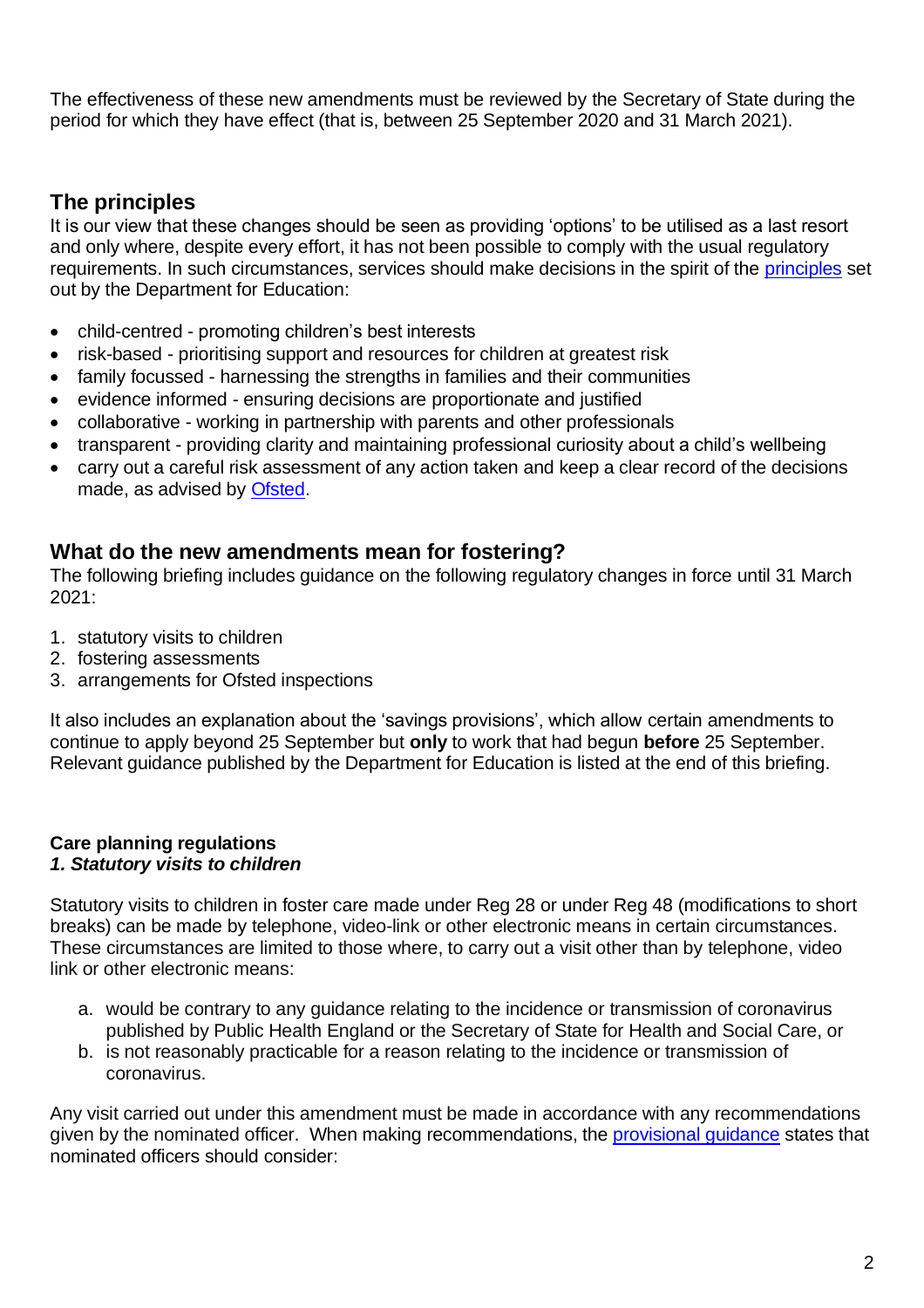- the wishes of the children and young people affected;
- the ability of the child or young person to engage in a virtual visit due to reasons such as their age, disability or learning difficulty;
- whether there is an established bond between the social worker and the child or young person; and
- any other factors the nominating officer thinks relevant.

The responsible authority must keep a record of any visit carried out under these amendments. As good practice, children and young people should be told why a face to face visit is not possible and be advised of their right to advocacy or support.

#### **Fostering Regulations** *2. Fostering assessments*

The regulatory requirements for fostering assessments are set out in Reg 26 and Schedule 3. The amendment that allows a fostering service to begin stage two of an assessment whilst still awaiting the foster carer medical report has been extended to 31 March 2021. However, since the statutory guidance already states that '*The process for assessing a person's suitability to foster consists of two parts. These can be carried out concurrently, but the information required for stage one must be sought as soon as possible,'* this amendment has minimal impact on the fostering assessment process requirements. It is of far more significance for adoption assessments where stage one ordinarily *must* be completed before stage two can begin.

Of more significance for fostering assessments is the fact that the amendment that removed the requirement within paragraph 2 of Schedule 3 for health information to be 'supported by a medical report' expires on 25 September. The [provisional guidance](https://www.gov.uk/government/publications/coronavirus-covid-19-guidance-for-childrens-social-care-services/provisional-guidance-on-extended-regulations#summary-of-changes) says, regarding Medical Checks (Fostering):

*The temporary regulations do not remove the need for medical reports as they still must be obtained before the fostering agency can consider the suitability assessment of the prospective foster carer and their household. A final decision cannot be made without a medical report being obtained and considered as part of the suitability assessment. If medical reports are available at the initial stage, they should still be obtained and considered then.*

*As good practice, agencies should let prospective foster carers know that if their application is progressed to the next stage, their medical information, when received, could affect the outcome. Equally, if agencies are aware of medical history that could affect the outcome of the application, they may decide not to progress the application until the relevant information has been received from the GP or other health professional.*

*The decision to use this flexibility must be recorded. Agencies will wish to determine where such information could be recorded, although this should include individual case files.*

It therefore follows that a medical report will be required as part of any fostering assessment commenced on or after 25 September and must be obtained prior to presenting the assessment to a fostering panel and reaching a decision regarding suitability (see below for information about assessments begun **before** 25 September).

There is no definition of what constitutes a 'medical report'. During the pandemic, CoramBAAF made changes to the AH1 adult health form used by the majority of fostering services. This enabled self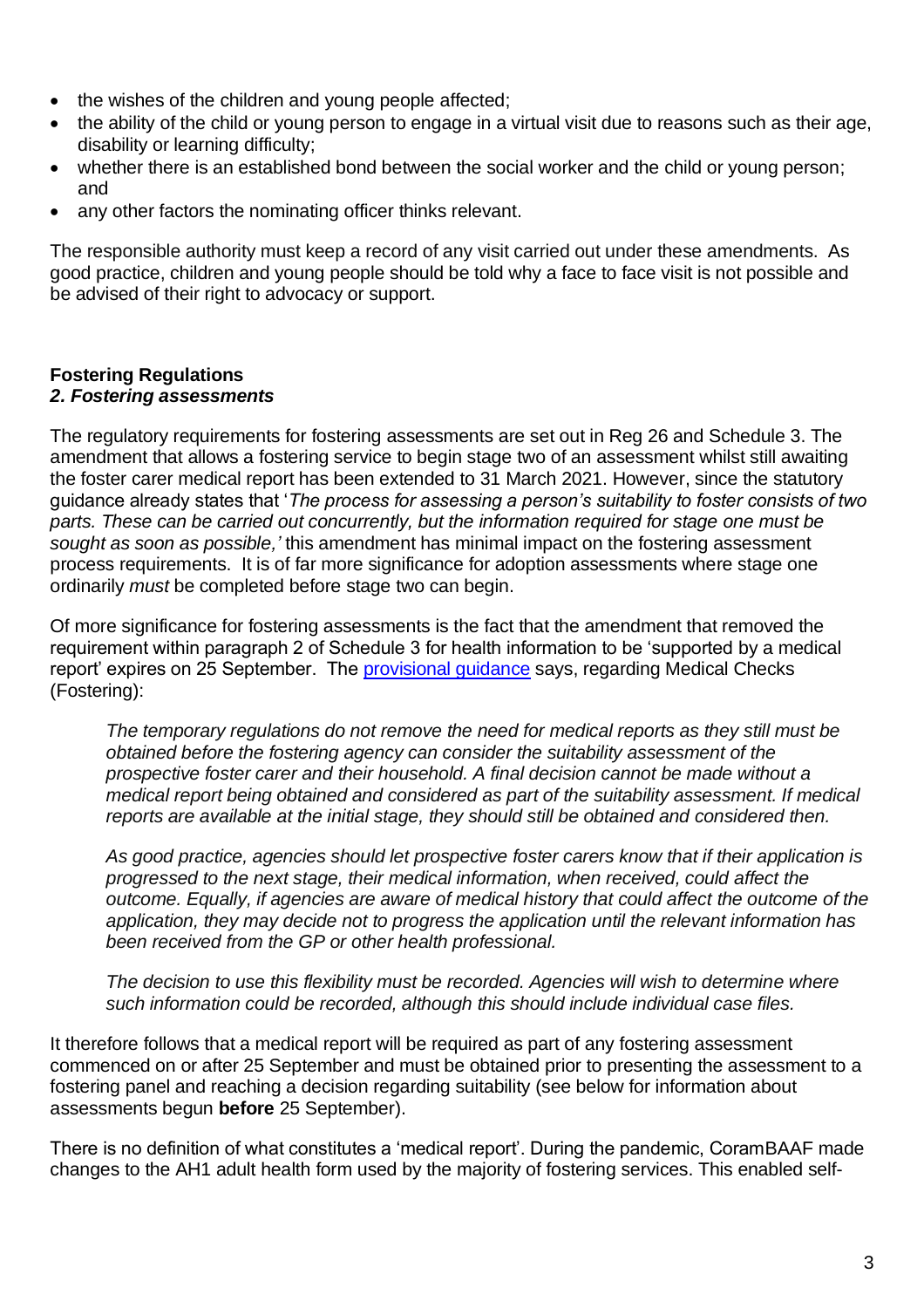declaration by applicants and virtual GP consultations. Whilst a form of medical report will be needed as part of all assessment begun from 25 September, the availability of GP appointments continues to be variable depending on local factors. You can find the most up to date advice on the use of the AH1 adult health form [here.](https://corambaaf.org.uk/coronavirus/health)

# **Fostering Panels**

The amendments in relation to fostering panels cease to apply. Fostering panels will no longer be optional and quoracy will revert to the usual requirements set out in Reg 24 of the fostering regulations. However, the use of 'virtual' panels that meet using telephone, video-link or other electronic means was not dependent on changes to regulations and each service will need to decide the most appropriate format for their panel meetings moving forward.

# *3. Arrangements for Ofsted inspections*

The Adoption and Children (Coronavirus) (Amendment) Regulations 2020 have been amended so that the changes made to the frequency of inspections now continue beyond 25 September and will now expire on 31 March 2021.

Further information about Ofsted's social care plans from September 2020 and their phased return to inspection can be found [here.](https://www.gov.uk/guidance/social-care-plans-from-september-2020)

For further information on the Social Care Common Inspection Framework and assurance visits, go to: [Guidance on assurance visits to children's social care providers and the social care common](https://www.gov.uk/government/collections/social-care-common-inspection-framework-sccif)  [inspection framework \(SCCIF\).](https://www.gov.uk/government/collections/social-care-common-inspection-framework-sccif)

For further information on focused visits to local authority children's services, go to the new section 'Guidance on ILACS focused visits during the restart of routine inspection': [Guidance on inspecting](https://www.gov.uk/government/publications/inspecting-local-authority-childrens-services-from-2018/inspecting-local-authority-childrens-services)  [local authority children's services.](https://www.gov.uk/government/publications/inspecting-local-authority-childrens-services-from-2018/inspecting-local-authority-childrens-services)

# **Does everything else revert to how it was before The Adoption and Children (Coronavirus) (Amendment) Regulations 2020 were made?**

## **The savings provisions**

All other amendments introduced on 24 April 2020 expire and cease to apply from 25 September 2020. However, The Adoption and Children (Coronavirus) (Amendment) Regulations 2020 included 'savings provisions' which made provision for certain of the original amendments to continue to apply beyond 25 September but **only** to work that had begun **before** 25 September.

These savings provisions, each quoted in italics below, have the following impact:

## **Suitability assessments**

*In a case where, on the 25th September 2020, a fostering service provider is in the process of assessing the suitability of a person to become a foster parent under regulation 26 of the 2011 Regulations, that assessment must continue as if the amendments made by these Regulations remain in force.*

This means that, for an assessment started before 25 September: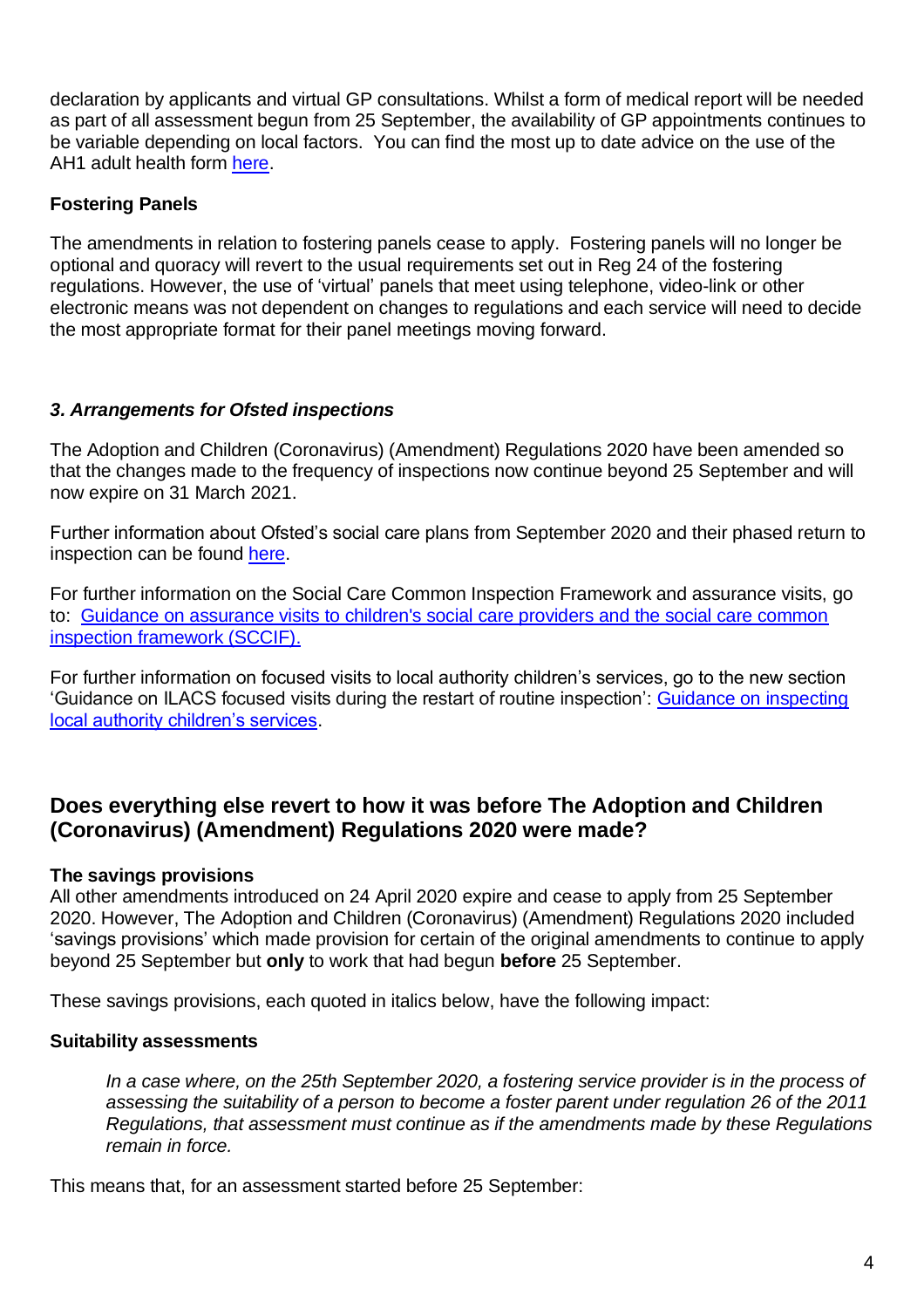- It can be completed without the health information being supported by a medical report, although the medical report should be obtained as soon as reasonably practicable*.*
- The fostering service can continue to choose whether to refer the case to the fostering panel for a recommendation on suitability.
- A panel can still be held with a minimum of three members reduced quoracy (not having enough members to carry out business and cast votes)
- The fostering service can notify the applicant of a decision not to approve them as suitable to foster *as soon as is reasonably practical*, once all the relevant information has been gathered.

The rationale given for this within the provisional guidance is to avoid restarting the assessment process for foster carers from the beginning when the 2020 regulations expire on 25 September 2020.

# **Follow up to obtain medical reports after approval**

For any fostering assessment that is completed without health information having been supported by a medical report, it will be important for the fostering service to develop a process by which the medical report can be requested and obtained 'as soon is reasonably practicable'. This may include:

- communication with local GPs, practice managers and/or Clinical Commissioning Groups about the requirements to generate awareness and develop a collaborative approach;
- an internal administrative process to keep track of reports needed, requests made, and responses received; and
- a process for formally noting the medical adviser's comments and implications of these for the foster carer's approval.
	- $\circ$  If there is no information of significance, this will need to be recorded on the foster carer's file and could be shared with the fostering panel for information only.
	- $\circ$  If a medical adviser identifies issues that need to be addressed, an early first review could be held. This review would consider the significance of this new information, as well as other information from the applicant's time as an approved foster carer, for their continuing suitability to foster and the suitability of the terms of their approval.

# **Placement of children**

## *When placing a child with parents before the assessment is completed*

*Where, during the relevant period, a child has been placed in accordance with regulation 19 of the 2010 Regulations, the responsible authority may proceed as if the amendments made by these Regulations remain in force.* 

This means that, where the responsible authority has, under regulation 19 of the care planning regulations, placed a child on or before 25 September 2020 with the child's parent, someone with parental responsibility for the child or someone named in a child arrangements order as a person with whom the child was meant to live, the assessment of suitability and review of the child's case in accordance with regulation 17 (of the care planning regulations) can still be completed as soon as reasonably practicable from the start of the placement.

Where such placements are made after the 25 September 2020, the responsible authority must comply with the original regulatory provisions and ensure that the assessment of suitability and review of the child's case is completed within 10 working days from the start of the placement.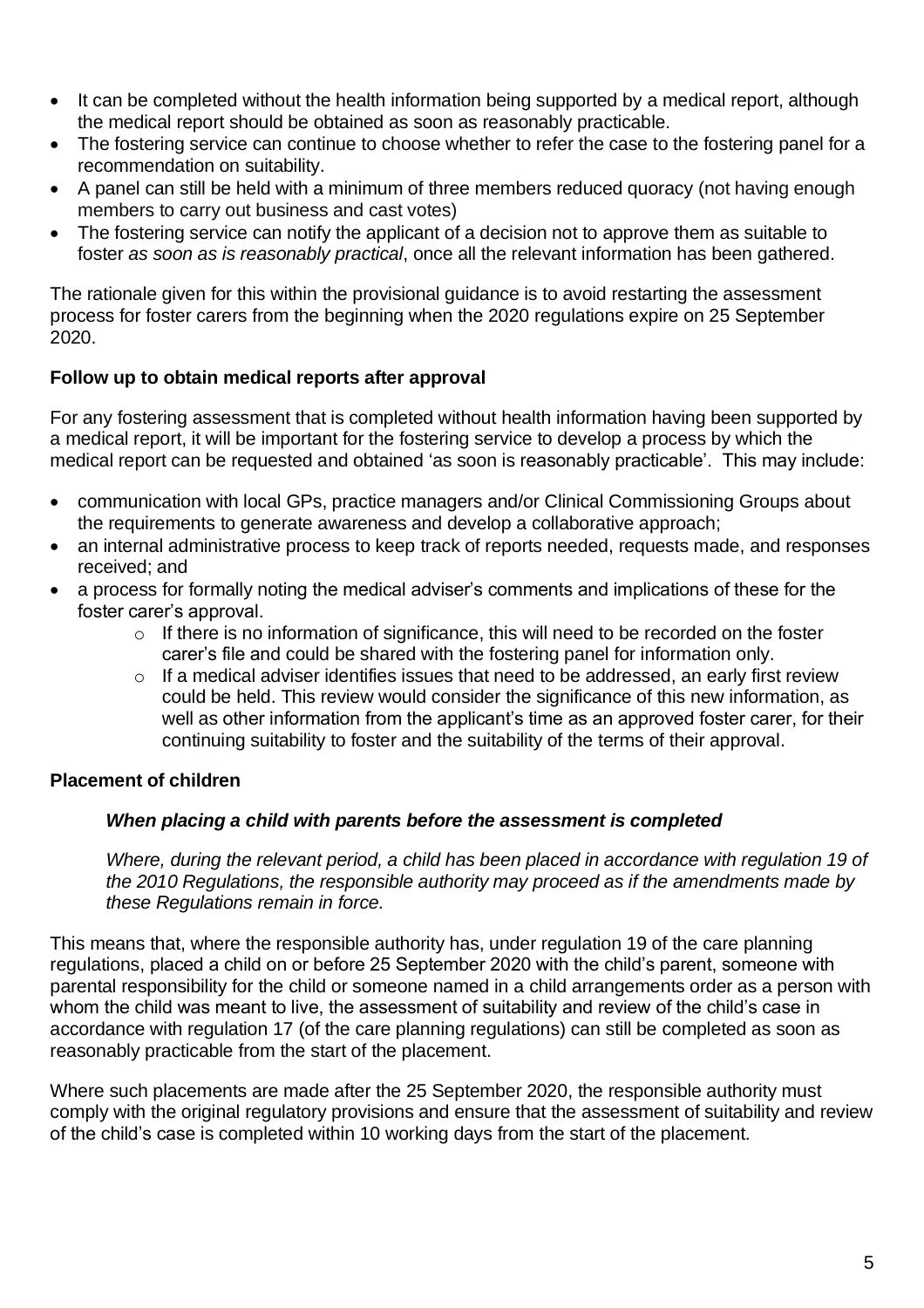## *Placing children outside a foster carer's terms of approval*

*Where, during the relevant period, the responsible authority placed a child under regulation 23 of the 2010 Regulations, the placement has effect as if the amendments made by these Regulations remain in force.*

This means that emergency placements made outside a foster carer's terms of approval under regulation 23 (of the care planning regulations) before 25 September can continue to last for up to 24 weeks. Any such placements made after this date must comply with regulation 23 of the 2010 Regulations and must not last for longer than six working days.

#### **Foster parents: temporary approval**

*In a case where, during the relevant period, the responsible authority —*

*(a)started to approve a person as a local authority foster parent, or*

*(b)approved a person as a local authority foster parent,*

*in accordance with regulation 24 of the 2010 Regulations, the responsible authority must proceed as if the amendments made by these Regulations remain in force.*

This means that, where the responsible authority has started to assess a person as a temporary foster carer under regulation 24, or has approved a person under regulation 24, before 25 September 2020, the responsible authority can continue these assessments and approvals in accordance with the amendments made by the Adoption and Children (Coronavirus) (Amendment) Regulations 2020.

This means that temporary approvals for connected and non-connected persons can continue if the assessment was started before or on 25 September, and that these placements can continue for 24 weeks.

Assessments under regulation 24 started after 25 September must comply with the original regulations and as such can only allow the temporary approval of a connected person for a maximum of 16 weeks while an assessment of suitability is completed.

The application of Reg 25 (Expiry of temporary approval) is not affected by the above and applies to all temporary approvals under Reg 24.

#### **Short breaks**

*In a case where, during the relevant period, a child has been placed in short breaks in accordance with —*

*(a)regulation 48 of the 2010 Regulations, or*

*(b)regulation 42 of the 2011 Regulations,*

*those regulations continue apply to the short breaks as if the amendments made by these Regulations remain in force.*

Reg 48 of the care planning regulations and Reg 42 of the fostering regulations provides for modifications to regulations for children who live with their parent or someone with parental responsibility and access a series of short break placements with the same foster carer totalling not more than 75 days in any 12-month period.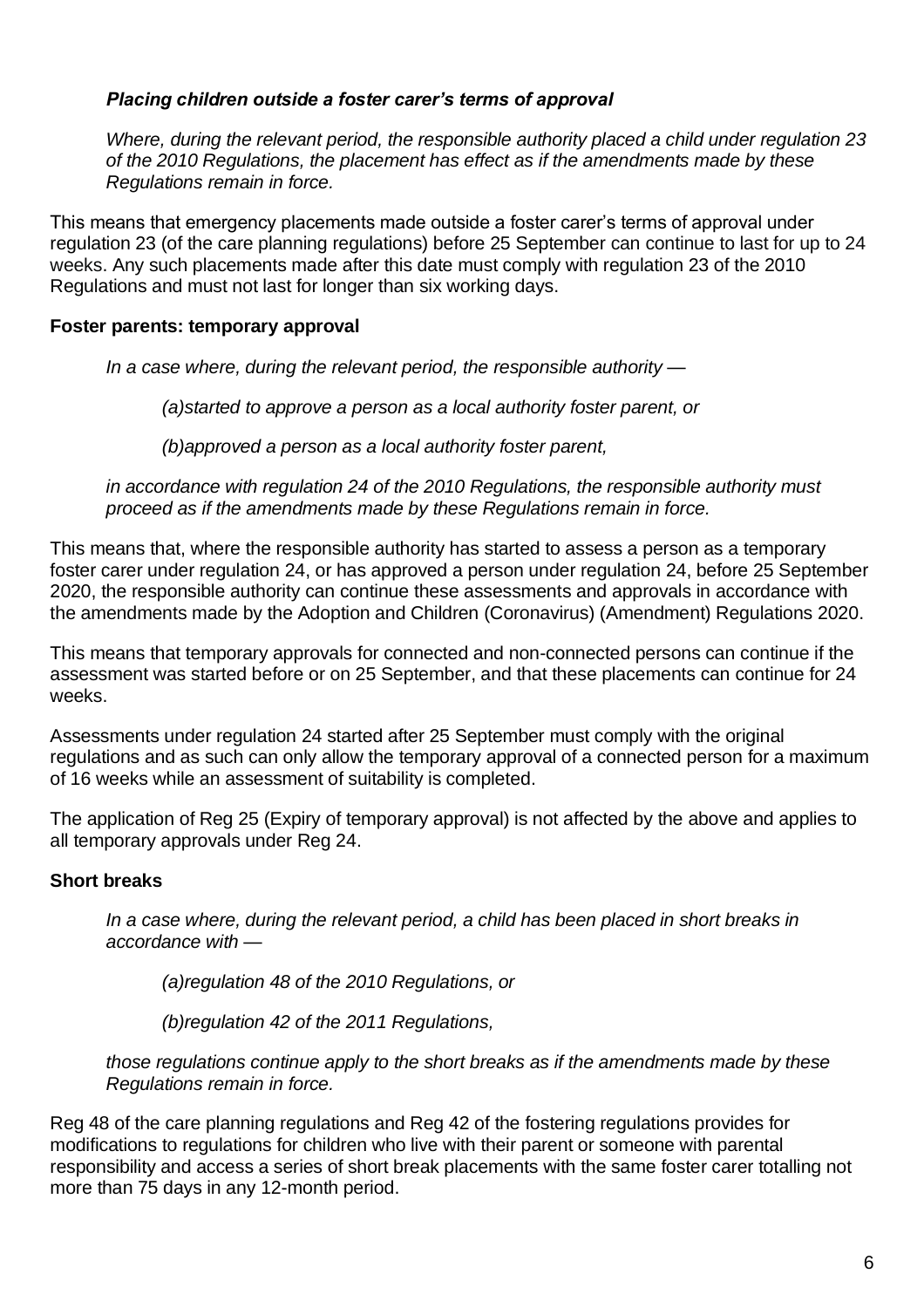This means that, for a child who remains in a short break placement that began before 25 September 2020, they may remain in that short break placement for up to a total of 75 days. This is because the amendments that removed the 17-day limit to any single placement made as part of a short break arrangement continue to apply under savings provisions. The changes made to visiting and review requirements will also continue to apply:

- visits should be agreed with the independent reviewing officer and parents (or someone with parental responsibility), and be at regular intervals;
- reviews should be held as soon as 'reasonably practicable' after the start of the first placement, with subsequent reviews carried out at 'regular intervals' during any short break; and
- visits can be conducted by telephone, video-link or other electronic means.

The overarching principles of making child centred decisions that are in child's best interests remain.

For short break placements beginning on or after 25 September, the usual regulations will apply:

- A single placement does not last longer than 17 days and does not exceed 75 days in total in any 12-month period [Reg 48(2)(c) (*care planning regulations*) and Reg 42((2)(b) (*fostering regulations*].
- Modifications to social work visits and reviews for short break placements revert to those set out in Reg 48(3)(c)&(d) (*care planning regulations)*.

## **Private fostering: notifications**

*Where, during the relevant period, a local authority has received notification under regulation 3, 5 or 6 of the Children (Private Arrangements for Fostering) Regulations 2005 Regulations, the local authority may proceed as if the amendments made by these Regulations remain in force.*

Whilst in many local authorities, private fostering is managed by services for children in need, there are a minority of fostering service managers who retain responsibility for private fostering.

For those with responsibility for private fostering, this means that, for such notifications received up to and including 25 September 2020, they may act as though the amendments made by the Adoption and Children (Coronavirus) (Amendment) Regulations were still in force. These altered the statutory timeframe to allow for visits to be carried out within the statutory timeframe or 'as soon as is reasonably practicable'.

The usual statutory timeframes are:

- on receipt of notification that a child is being, or it is proposed that they will be, privately fostered usually a visit within seven working days;
- subsequent visits in the first year of the private fostering arrangement usually at intervals of not more than six weeks; and
- subsequent visits in any second or subsequent year usually at intervals of not more than 12 weeks.

For notifications received after 25 September, the time limits in the Children (Private Arrangements for Fostering) Regulations 2005 Regulations as outlined above apply.